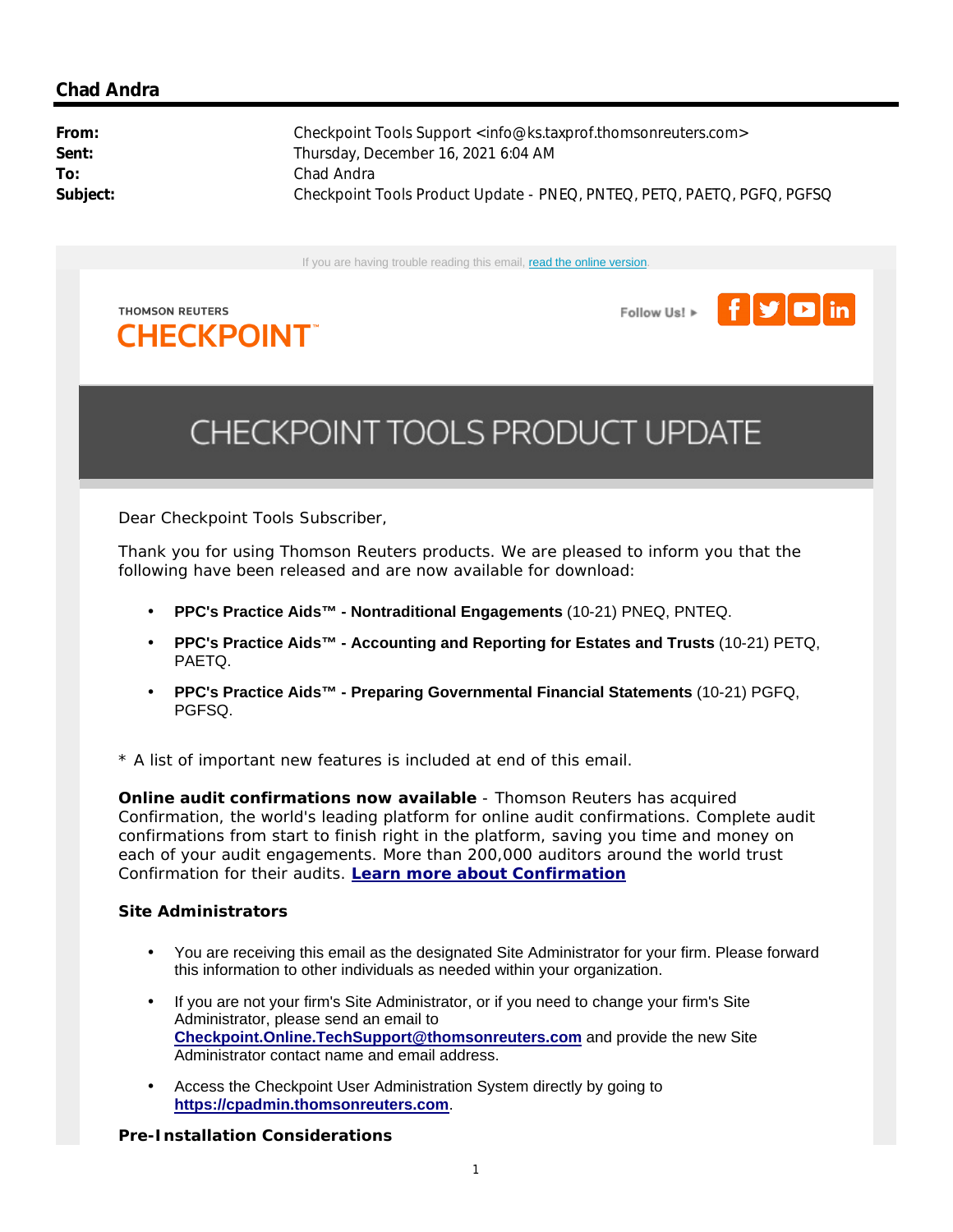- Before starting the installation process, please ensure that the computer(s) you will be installing to meet the minimum system requirements.
	- o Extensive product release and support information is available in our Customer Help Center, including system requirements and installation instructions, What's New in this Release, Best Practice Checklist for Implementation and Installation, Quick Reference Cards, FAQs, and best practices for using Checkpoint Tools.
	- o You may access this information by going to **http://support.checkpoint.thomsonreuters.com/toolsppc.asp**.
	- o For instructions on how to install on a local workstation **click here**.
	- o For a detailed Installation Guide All Options **click here**.
	- o You can also sign up for training courses and learn how to make the most of the product features and functionality.
- **System Administrators** An updated Checkpoint Tools for PPC framework version 5.7.30 released March 2019. Please deploy this version if not already installed.
- **SMART Practice Aids Users** To include the updated content in your current engagements, it will be necessary to perform a rollforward. For instructions on performing a rollforward, please review the Engagement Rollforward topic in the SMART Practice Aids Help.
- **Virtual Office CS Users** This product is planned for availability in Virtual Office CS on December 17, 2021.
- If you have questions about installing your product, please contact Technical Support at (800) 431-9025, option 4. Other questions about your product may be directed to Customer Service at (800) 431-9025, option 2.

#### **Installation**

- To install, login to Checkpoint at **http://checkpoint.thomsonreuters.com**, then from the Tools tab, click the PPC Install/Update link, then click the Install/Update button.
- If you do not know your Checkpoint User ID and how to login, please Create a Case at **http://support.checkpoint.thomsonreuters.com**. A response will be sent to your email address.
- Only Checkpoint Tools titles currently owned by your firm will be available for installation.

Thank you,

Thomson Reuters

*Please note: This e-mail was sent from a notification-only address that cannot accept incoming e-mail. Please do not reply to this message. We are available to help with any questions you might have about your product. For assistance with installations please contact Technical Support at (800) 431-9025, option 4. Other questions about your product may be directed to Customer Service at (800) 431-9025, option 2.*

#### **Important new features in this release:**

*PPC's Practice Aids™ - Nontraditional Engagements*. This version of the Practice Aids contains the following important new additions: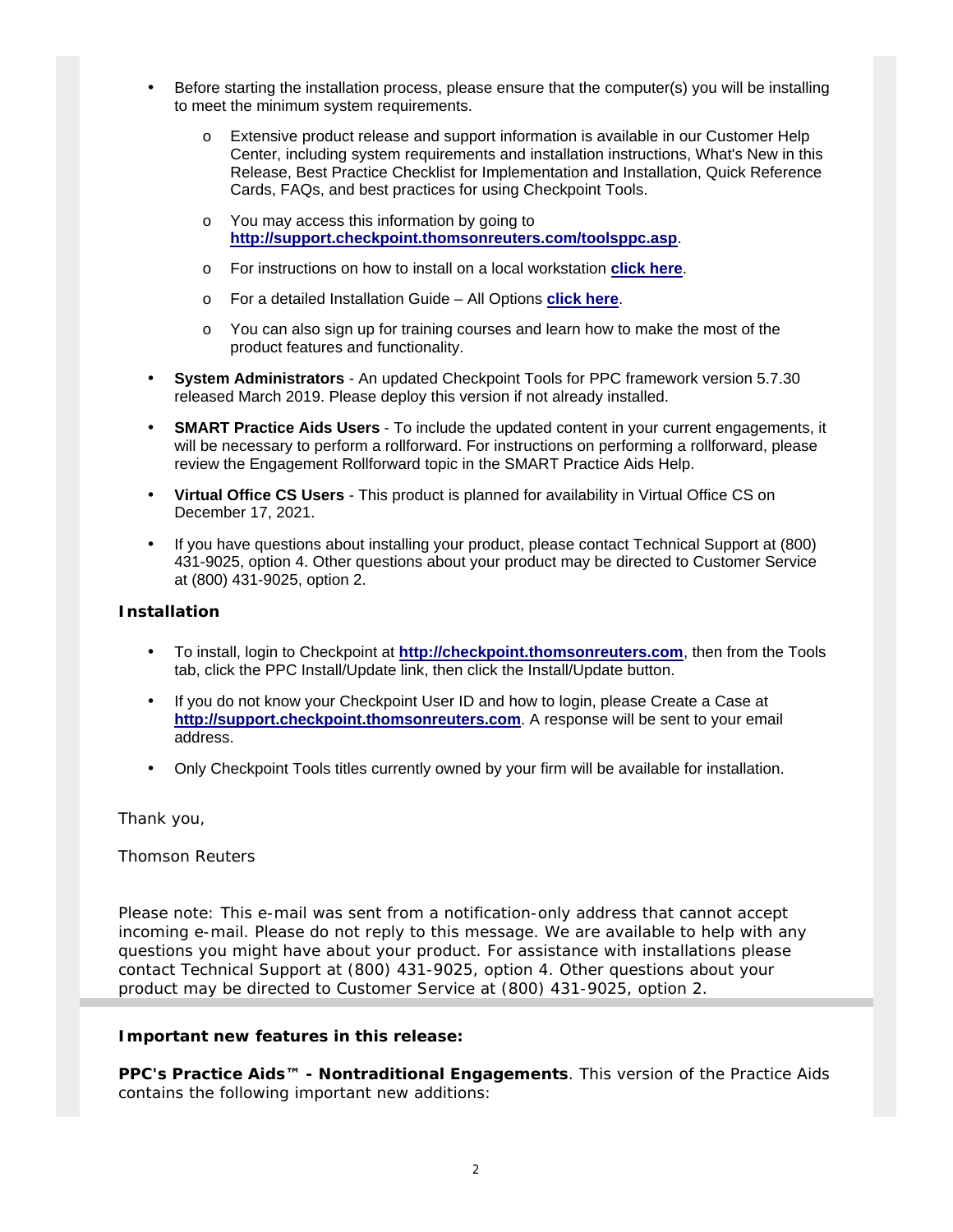- **New Developments for Attestation Engagements**. Your *Practice Aids* assist in planning, performing, and reporting for a variety of attestation engagements, which include engagements to examine, review, or apply agreed-upon procedures to financial or nonfinancial subject matters. This edition of your *Practice Aids* includes the following:
	- o Your *Practice Aids* have been updated to be used when performing assertion-based examination engagements and review engagements under both extant standards and under SSAE No. 21, *Direct Examination Engagements*, and SSAE No. 22, Review Engagements, both of which are effective for reports dated on or after June 15, 2022, with early implementation permitted. The revised engagement letters, representation letters, checklists, practitioner reports, and other related tools included with these *Practice Aids* will assist you in making your way through the new requirements in planning, performing, and reporting on your engagements.
	- o We've updated your examination *Practice Aids* so they can be used to provide the new direct examination service established by SSAE No. 21. This includes a report drafting form and tailoring of our examination practice aids.
	- o Your *Practice Aids* covering compliance attestation engagements have been updated for conforming changes to AT-C 315 due to the issuance of SSAE No. 19, *Agreed-Upon Procedures Engagements*.
- **New Developments for Audits of Specified Elements**. Your Practice Aids cover two types of engagements performed and reported under the auditing standards: audits of specified elements and reporting on special purpose financial statements prepared in accordance with the provisions of a contract. To help you prepare for the auditing changes coming, your Practice Aids are updated to consider SAS No. 142, Audit Evidence, which is effective for periods ending on or after December 15, 2022, and provides an overview of three recently issued SASs (due to the delayed effective dates, this edition does not incorporate their requirements): SAS No. 143, Auditing Accounting Estimates and Related Disclosures, SAS No. 144, Amendments to AU-C Sections 501, 540, and 620 Related to the Use of Specialists and the Use of Pricing Information Obtained From External Information Sources; and SAS No. 145, Understanding the Entity and Its Environment and Assessing the Risks of Material Misstatement, which are effective for periods ending on or after December 15, 2023.
- **Convenient Forms and Checklists**. In today's competitive environment, we understand how important it is for you to have the latest tools to do your job well, without sacrificing efficiency. We've continued to refine the attestation tools included with your Practice Aids to make them easier and more efficient to use while maintaining the in-depth coverage you require to ensure compliance with professional standards when performing various nontraditional engagements. Those tools provide a framework to help you plan and perform the engagement and document the procedures performed, evidence obtained, and, as applicable, the opinions, conclusions, or findings.

*PPC's Practice Aids™ - Accounting and Reporting for Estates and Trusts*. This version of the Practice Aids contains the following important new additions:

- **Engagement Reporting and Performance Update**. We have revised the *Practice Aids* to provide you with critical information and the most up-to-date guidance on estate and trust reporting and engagement performance issues. Your *Practice Aids* have been updated for the following:
	- o **SSARS Engagement Update**. Your *Practice Aids* have been updated to include SSARS No. 25, *Materiality in a Review of Financial Statements and Adverse Conclusions*, which is effective for engagements performed in accordance with SSARS for periods ending on or after December 15, 2021, with early implementation permitted.
	- Audit Engagement Update. Your *Practice Aids* have been updated to include SAS No. 134 and the related SASs, which are effective for audit engagements for periods ending on or after December 15, 2021.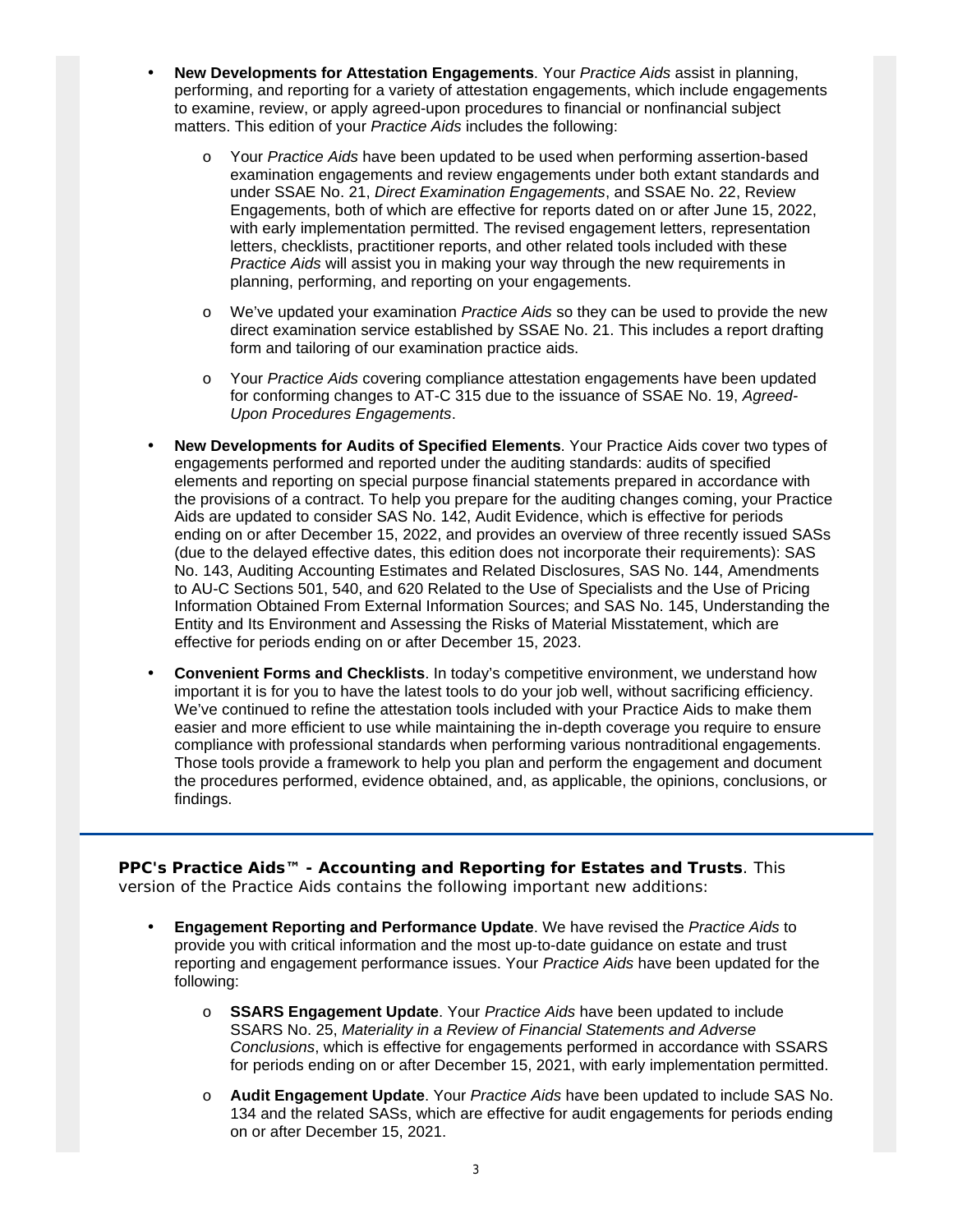• **Tax Legislation**. We have updated your *Practice Aids* to address tax developments that affect estate and trust accounting and reporting.

*PPC's Practice Aids™ - Preparing Governmental Financial Statements*. This version of the Practice Aids contains the following important new additions:

- **New GAAP**. Your *Practice Aids* have been updated to expand guidance on the latest GASB pronouncements with delayed effective dates, including GASB Statement No. 97. In addition, your *Practice Aids* include guidance on a new GASB standard (GASB Statement No. 98) and from one new Implementation Guide.
	- o GASBS No. 93, *Replacement of Interbank Offered Rates*, was issued in March 2020 and provides guidance for accounting and reporting that is affected by the replacement of the LIBOR as a benchmark rate. Removal of LIBOR as an appropriate benchmark is effective for reporting periods ending after December 31, 2021. The 2022 Omnibus standard will likely clarify the timing for replacing LIBOR. All other requirements of GASBS No. 93 are effective for reporting periods beginning after June 15, 2021.
	- o GASBS No. 94, *Public-Private and Public-Public Partnerships and Availability Payment Arrangements*, was issued in March 2020, and provides guidance for those partnerships among public and private entities to provide a variety of public services. This standard expands on the guidance in GASBS No. 60, *Service Concession Arrangements*, to outline guidance for several other types of arrangements. GASBS No. 94 is effective for fiscal years beginning after June 15, 2022. Earlier application is encouraged, but this standard is retroactive and requires restatement of all arrangements in place at the time a government implements this standard.
	- o GASBS No. 96, *Subscription-Based Information Technology Arrangements*, issued in May 2020, provides guidance on contracts that convey control of the right to use another party's information technology software. This standard outlines how to measure a right-to-use subscription asset and the corresponding subscription liability. GASBS No. 96 is effective for fiscal years beginning after June 15, 2022, with earlier application encouraged.
	- o GASBS No. 97, *Certain Component Unit Criteria, and Accounting and Financial Reporting for Internal Revenue Code Section 457 Deferred Compensation Plans*, clarifies how to determine component units that are defined contribution pension/OPEB plans. In addition, this standard explains how the guidance in GASBS Nos. 67, 74, and 84 should be applied to Section 457 plans and supersedes guidance in GASBS No. 32 for investment valuations in Section 457 plans. A key provision in this standard will exempt defined contribution plans from fiduciary component unit reporting requirements in GASBS No. 84. GASBS No. 97 requirements that affect the determination of whether a Section 457 plan is a component unit were effective when the standard was issued in June 2020. Requirements that change the accounting and reporting for Section 457 plans are effective for reporting periods beginning after June 15, 2021.
	- o GASBS No. 98, *The Annual Comprehensive Financial Report*, issued in October 2021, replaces the term *comprehensive annual financial report* (CAFR) with annual comprehensive financial report (ACFR). GASBS No. 98 is effective for fiscal years ending after December 15, 2021.
	- o GASB Implementation Guide No. 2021-1, *Implementation Guide Update—2021*, supersedes or amends certain guidance in prior GASB Implementation Guides. It provides new questions relating to recently issued standards and updates technical inquiries on older standards. The Implementation Guide effective date depends on which question governments are using and ranges from reporting periods beginning after June 15, 2021 to June 15, 2023. Early implementation is encouraged if the relevant pronouncement addressed has been implemented.